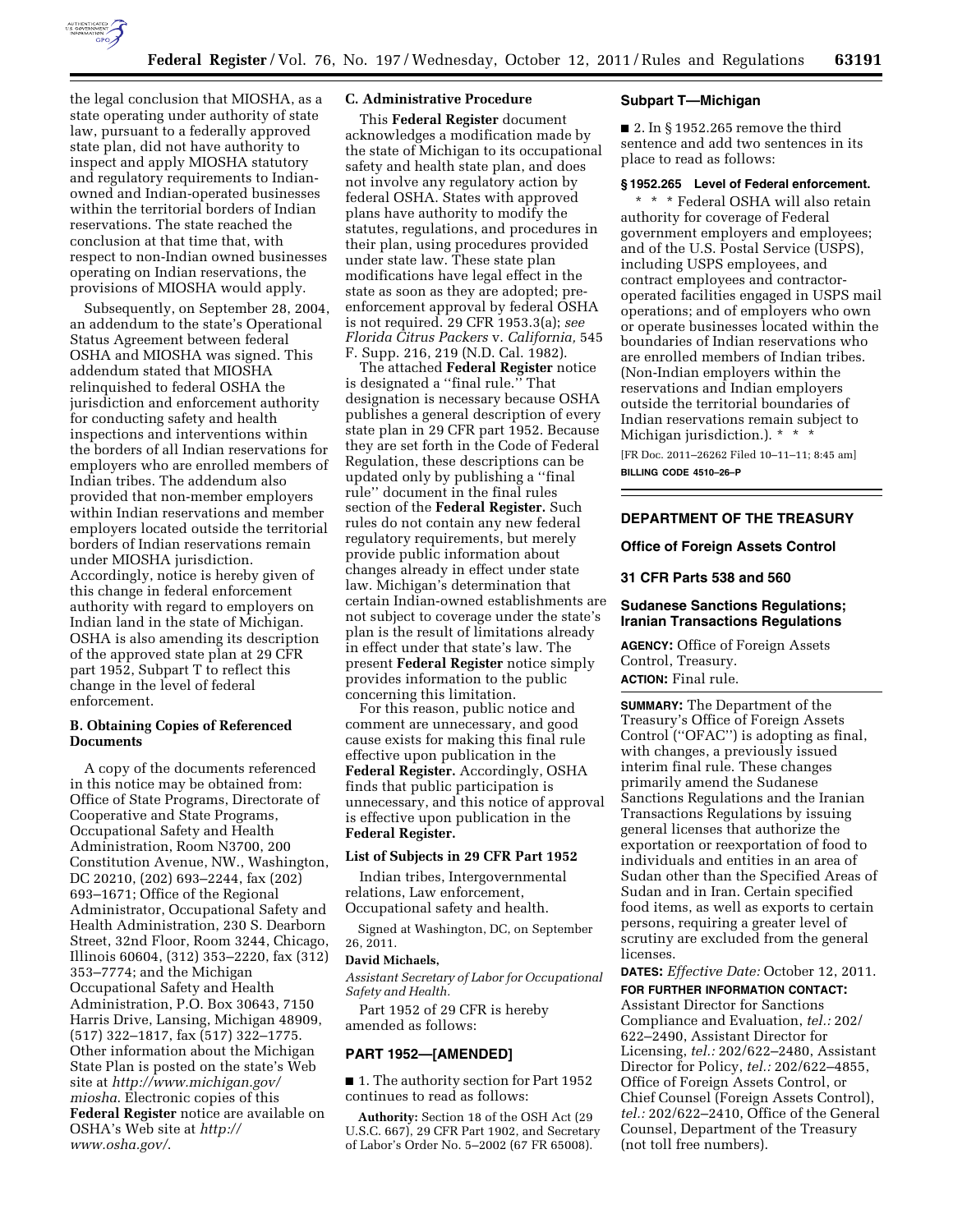# **SUPPLEMENTARY INFORMATION:**

# **Electronic and Facsimile Availability**

This document and additional information concerning OFAC are available from OFAC's Web site (*<http://www.treasury.gov/ofac>*). Certain general information pertaining to OFAC's sanctions programs is also available via facsimile through a 24 hour fax-on-demand service, *tel.:* 202/ 622–0077.

### **Background**

OFAC today is adopting as final, with changes, a previously issued interim final rule. *See* 74 FR 61030 (November 23, 2009) (the ''2009 interim final rule''). These changes primarily amend the Sudanese Sanctions Regulations, 31 CFR part 538 (the ''SSR''), and the Iranian Transactions Regulations, 31 CFR part 560 (the ''ITR''), by issuing general licenses that authorize the exportation or reexportation of food (as defined in the general licenses) to Sudan and Iran, respectively. Certain specified food items, as well as exports to certain persons, requiring a greater level of scrutiny are excluded from the general licenses.

The 2009 interim final rule made technical changes to certain sections of the SSR and the ITR relating to the Trade Sanctions Reform and Export Enhancement Act of 2000, as amended (22 U.S.C. 7201 *et seq.*) (''TSRA''). The 2009 interim final rule and accompanying preamble clarified OFAC's policy with respect to the process for issuing one-year licenses to export agricultural commodities, medicine, and medical devices to Sudan and Iran, and the considerations relevant to such licensing decisions. Although a prior notice of proposed rulemaking was not required with respect to the 2009 interim final rule, OFAC solicited comments on the 2009 interim final rule in order to consider how it might make improvements to these sections of the SSR and ITR. OFAC received no comments in response to this solicitation.

TSRA provides that, with certain exceptions, the President may not impose a unilateral agricultural sanction or unilateral medical sanction against a foreign country or foreign entity unless, at least 60 days before imposing such a sanction, the President submits a report to Congress describing the proposed sanction and the reasons for it and Congress enacts a joint resolution approving the report. *See* 22 U.S.C. 7202. Section 906 of TSRA, however, requires in pertinent part that the export of agricultural commodities, medicine, and medical devices to Cuba, or to the

government of a country that has been determined by the Secretary of State, pursuant to, *inter alia,* section 6(j) of the Export Administration Act of 1979 (50 U.S.C. App. 2405(j)), to have repeatedly provided support for acts of international terrorism, or to any entity in such a country, shall be made pursuant to one-year licenses issued by the United States Government, except that the requirements of such one-year licenses shall be no more restrictive than general licenses administered by the Department of the Treasury. *See* 22 U.S.C. 7205(a)(1). Section 906 also specifies that procedures be in place to deny licenses for exports of agricultural commodities, medicine, and medical devices to any entity within such country promoting international terrorism.

Moreover, as provided in section 221 of the USA PATRIOT Act (Pub. L. 107– 56) (codified at 22 U.S.C. 7210), nothing in TSRA shall limit the application or scope of any law, including any Executive order or regulation promulgated pursuant to such law, establishing criminal or civil penalties for the unlawful export of any agricultural commodity, medicine, or medical device to a Foreign Terrorist Organization; a foreign organization, group, or person designated pursuant to Executive orders 12947 or 13224 (sanctioning terrorists); weapons of mass destruction or missile proliferators; or designated narcotics trafficking entities. In addition, TSRA itself provides in section 904(2) that the restrictions on the imposition of unilateral agricultural sanctions or unilateral medical sanctions shall not affect any authority or requirement to impose a sanction to the extent such sanction applies to any agricultural commodity, medicine, or medical device that is (A) Controlled on the United States Munitions List (the ''USML''), (B) controlled on any control list established under the Export Administration Act of 1979 or any successor statute, or (C) used to facilitate the design, development, or production of chemical or biological weapons, missiles, or weapons of mass destruction. *See* 22 U.S.C. 7203(2).

Since the issuance of the 2009 interim final rule, OFAC has continued to review its TSRA licensing procedures, particularly the procedures for licensing exports of agricultural commodities. As a result of this review, OFAC has determined to authorize, by general license, the exportation or reexportation to Sudan and Iran of those agricultural commodities that constitute food, subject to certain limited exceptions. For purposes of these general licenses,

OFAC has defined *food* as items that are intended to be consumed by and provide nutrition to humans or animals in Sudan or Iran—including vitamins and minerals, food additives and supplements, and bottled drinking water—and seeds that germinate into items that are intended to be consumed by and provide nutrition to humans or animals in Sudan or Iran. The definitions also specify that food does not include alcoholic beverages, cigarettes, gum, or fertilizer.

OFAC has further determined that the exportation or reexportation of a small number of food items (which are set forth in SSR section 538.523(a)(3)(C) and ITR section  $560.530(a)(2)(C)$  to the Governments of Sudan or Iran, any individual or entity in an area of Sudan other than the Specified Areas of Sudan or in Iran, and persons in third countries purchasing specifically for resale to any of the foregoing, as well as the exportation or reexportation of food to military or law enforcement purchasers or importers (see SSR section 538.523(a)(3)(D) and ITR section  $560.530(a)(2)(D)$ , continue to require the level of review afforded by specific licensing. Specific licenses are still required also for the exportation or reexportation of agricultural commodities that do not fall within the definition of *food* in the general licenses, medicine, and medical devices.

Accordingly, through a new general license set forth at SSR section 538.523(a)(3), OFAC is authorizing the exportation or reexportation of food (other than those food items excluded by SSR section 538.523(a)(3)(C) and other than exports or reexports of food to persons excluded by SSR section 538.523(a)(3)(D)) to the Government of Sudan, individuals or entities in an area of Sudan other than the Specified Areas of Sudan, or persons in third countries purchasing specifically for resale to any of the foregoing, and the conduct of related transactions, provided that all such exports or reexports are shipped within the 12-month period beginning on the date of the signing of the contract for export or reexport. OFAC also is authorizing the exportation or reexportation of food (other than those food items excluded by ITR section 560.530(a)(2)(C) and other than exports or reexports of food to persons excluded by ITR section  $560.530(a)(2)(D)$  to the Government of Iran, individuals or entities in Iran, or persons in third countries purchasing specifically for resale to any of the foregoing, and the conduct of related transactions, through a new general license set forth at ITR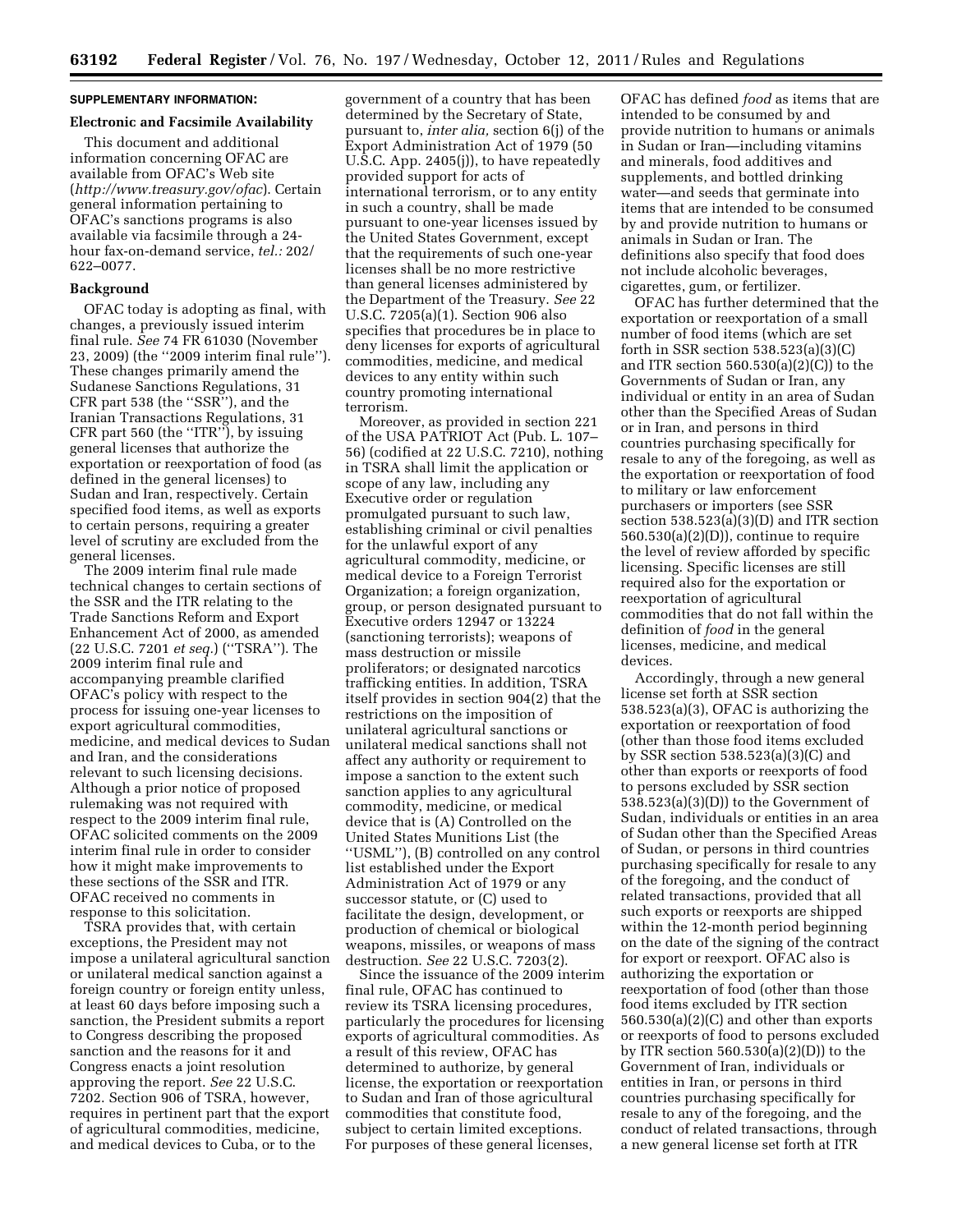section 560.530(a)(2), provided that all such exports or reexports are shipped within the 12-month period beginning on the date of the signing of the contract for export or reexport. Each year, by the anniversary of the effective date of this final rule on October 12, 2011, OFAC will determine whether to revoke these general licenses. Unless revoked, these general licenses will remain in effect.

As with the general license authorizing the exportation or reexportation of TSRA-eligible items to the Specified Areas of Sudan (*see* 31 CFR 538.523; 74 FR 46361 (September 9, 2009)), existing prohibitions and safeguards satisfy TSRA's requirement that procedures be in place to deny authorization for exports to entities within Iran or Sudan that are determined to be promoting international terrorism. For instance, the provisions in the terrorism programs set forth in 31 CFR chapter V that generally prohibit U.S. persons from engaging in transactions with persons whose property and interests in property are blocked under those programs render these general licenses inapplicable to exports of food to such entities. In addition, pursuant to section 538.502 of the SSR and section 560.502 of the ITR, OFAC may exclude any person, property, or transaction from the operation of these general licenses or restrict the applicability of these general licenses with respect to particular persons, property, transactions, or classes thereof, including persons determined not to meet the TSRA eligibility standard. Section 501.803 of the Reporting, Procedures and Penalties Regulations, 31 CFR part 501 (the ''RPPR'') similarly provides that OFAC may amend, modify, or revoke these general licenses at any time. Finally, the requirement that all U.S. persons maintain records of any transaction subject to OFAC-administered sanctions for a period of not less than five years pursuant to section 501.601 of the RPPR, and OFAC's authority to obtain these records, pursuant to section 501.602 of the RPPR, allow OFAC to monitor activities under these general licenses in order to determine whether it should exercise these authorities.

The general licenses set forth at SSR section 538.523(a)(3) and ITR section 560.530(a)(2) do not authorize the exportation or reexportation to Sudan or Iran, respectively, of castor beans, castor bean seeds, raw eggs, fertilized eggs (other than fish and shrimp roe), dried egg albumin, live animals, Rosary/ Jequirity peas, non-food-grade gelatin powder, and peptones and their derivatives. (*See* SSR section 538.523(a)(3)(C) and ITR section

560.530(a)(2)(C) for the exclusion of these food items.) Additionally, the general licenses do not authorize the exportation or reexportation of food to military or law enforcement purchasers or importers. (*See* SSR section 538.523(a)(3)(D) and ITR section 560.530(a)(2)(D) for the exclusion of these persons.) The general licenses also do not apply to any transaction or dealing with a person whose property and interests in property are blocked under, or who is designated or otherwise subject to any sanction under, *inter alia,* the terrorism, proliferation of weapons of mass destruction, or narcotics trafficking programs administered by OFAC. (*See* SSR section 538.523(d)(5) and ITR section 560.530(d)(5) for these exclusions.)

Specific licenses are still required for the exportation or reexportation of the following to the Government of Sudan (wherever located), to any individual or entity in an area of Sudan other than the Specified Areas of Sudan, or to persons in third countries purchasing specifically for resale to any of the foregoing, and for the conduct of related transactions:

- —Agricultural commodities that do not fall within the definition of *food* set forth in SSR section 538.523(a)(3)(B), —The excluded food items specified in
- SSR section 538.523(a)(3)(C), —Food intended for military or law
- enforcement purchasers or importers, —Medicine, and
- —Medical devices.

Similarly, specific licenses are still required for the exportation or reexportation of the following to the Government of Iran (wherever located), to any individual or entity in Iran, or to persons in third countries purchasing specifically for resale to any of the foregoing, and for the conduct of related transactions:

- —Agricultural commodities that do not fall within the definition of *food* set forth in ITR section  $560.530(a)(2)(B)$ ,
- —The excluded food items specified in ITR section 560.530(a)(2)(C),
- —Food intended for military or law
- enforcement purchasers or importers, —Medicine, and
- —Medical devices.

## **Public Participation**

Because the amendment of 31 CFR parts 538 and 560 involves a foreign affairs function, the provisions of Executive Order 12866 of September 30, 1993, and the Administrative Procedure Act (5 U.S.C. 553), requiring notice of proposed rulemaking, opportunity for public participation, and delay in effective date, are inapplicable. Because

no notice of proposed rulemaking is required for this rule, the Regulatory Flexibility Act (5 U.S.C. 601–612) does not apply.

# **Paperwork Reduction Act**

The collections of information related to 31 CFR parts 538 and 560 are contained in 31 CFR part 501 (the ''Reporting, Procedures and Penalties Regulations''). Pursuant to the Paperwork Reduction Act of 1995 (44 U.S.C. 3507), those collections of information have been approved by the Office of Management and Budget under control number 1505–0164. An agency may not conduct or sponsor, and a person is not required to respond to, a collection of information unless the collection of information displays a valid control number.

#### **List of Subjects**

#### *31 CFR Part 538*

Administrative practice and procedure, Agricultural commodities, Banks, Banking, Blocking of assets, Drugs, Exports, Food, Foreign trade, Humanitarian aid, Investments, Loans, Medical devices, Medicine, Penalties, Reporting and recordkeeping requirements, Services, Specially designated nationals, Sudan, Terrorism, Transportation, Weapons of mass destruction.

#### *31 CFR Part 560*

Administrative practice and procedure, Agricultural commodities, Banks, Banking, Blocking of assets, Drugs, Exports, Food, Foreign trade, Humanitarian aid, Investments, Iran, Loans, Medical devices, Medicine, Penalties, Reporting and recordkeeping requirements, Services, Specially designated nationals, Terrorism, Transportation, Weapons of mass destruction.

For the reasons set forth in the preamble, the Department of the Treasury's Office of Foreign Assets Control is adopting the interim final rule of November 23, 2009 (*see* 74 FR 61030), as final, with the following changes:

## **PART 538—SUDANESE SANCTIONS REGULATIONS**

■ 1. The authority citation for part 538 continues to read as follows:

**Authority:** 3 U.S.C. 301; 18 U.S.C. 2339B, 2332d; 31 U.S.C. 321(b); 50 U.S.C. 1601– 1651, 1701–1706; Pub. L. 101–410, 104 Stat. 890 (28 U.S.C. 2461 note); 22 U.S.C. 7201– 7211; Pub. L. 109–344, 120 Stat. 1869; Pub. L. 110–96, 121 Stat. 1011 (50 U.S.C. 1705 note); E.O. 13067, 62 FR 59989, 3 CFR, 1997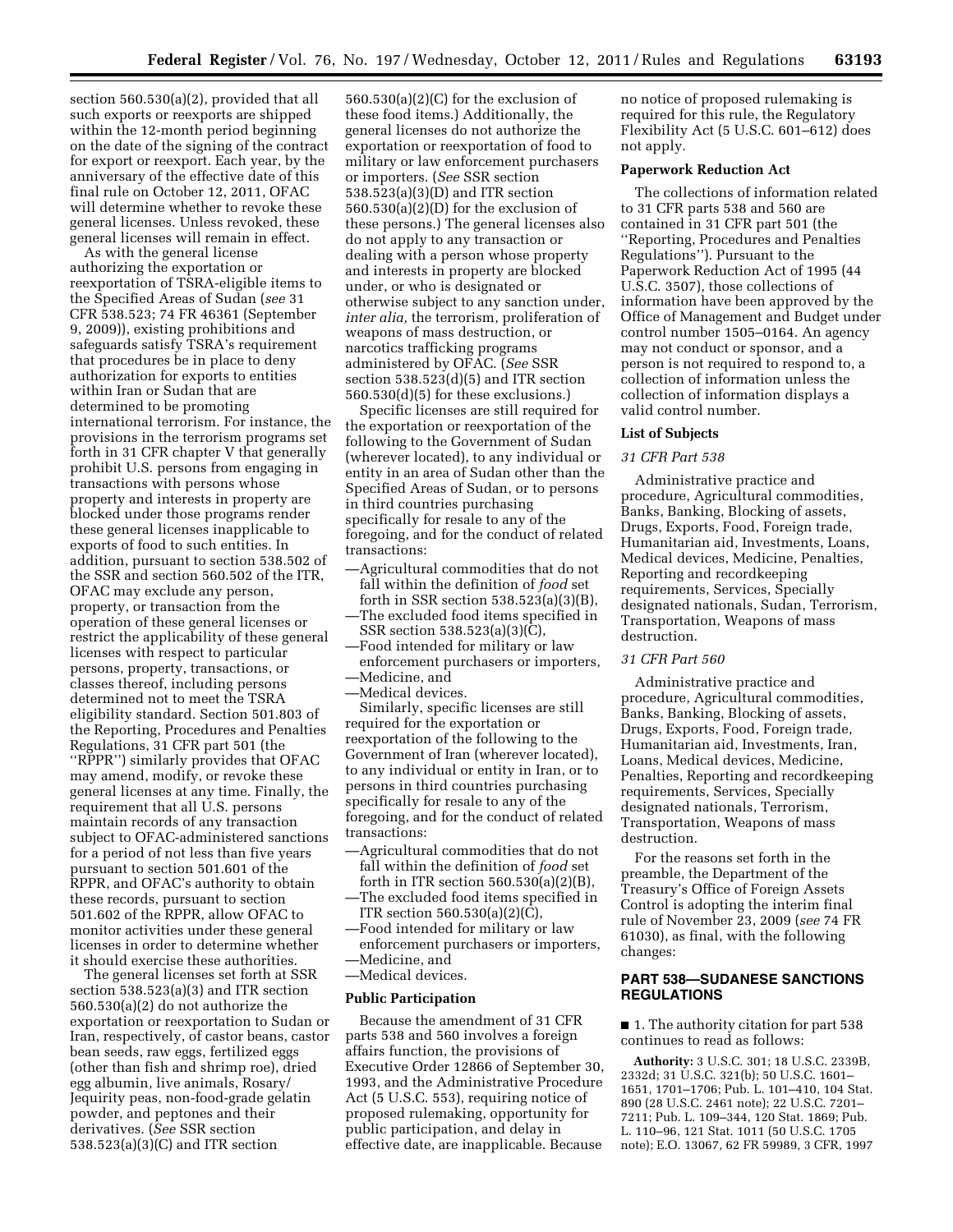Comp., p. 230; E.O. 13412, 71 FR 61369, 3 CFR, 2006 Comp., p. 244.

### **Subpart D—Interpretations**

■ 2. Amend § 538.405 by revising paragraph (d) and adding a new note to paragraph (d) to read as follows:

## **§ 538.405 Transactions incidental to a licensed transaction authorized.**

\* \* \* \* \* (d) Financing of licensed sales for exportation or reexportation of the excluded food items specified in § 538.523(a)(3)(iii), other agricultural commodities not included in the definition of *food* set forth in § 538.523(a)(3)(ii), food (as defined in § 538.523(a)(3)(ii)) intended for military or law enforcement purchasers or importers, medicine, and medical devices to the Government of Sudan, to an area of Sudan other than the Specified Areas of Sudan, or to persons in third countries purchasing specifically for resale to any of the foregoing. *See* § 538.525.

**Note to § 538.405(d):** *See* § 538.523(a)(3) for a general license authorizing the exportation or reexportation of food (including bulk agricultural commodities listed in appendix A to this part) to the Government of Sudan, individuals or entities in an area of Sudan other than the Specified Areas of Sudan, or persons in third countries purchasing specifically for resale to any of the foregoing, and the conduct of related transactions.

## **Subpart E—Licenses, Authorizations, and Statements of Licensing Policy**

■ 3. Amend § 538.523 by revising the first two sentences of paragraph (a)(1) and revising paragraph (a)(2), adding new paragraph (a)(3), adding new notes 1 and 2 to new paragraph (a)(3), revising paragraphs (b)(1), (b)(2), (d)(5), (e)(1) introductory text, (e)(2), and (e)(3), and adding new paragraph (f) to read as follows:

#### **§ 538.523 Commercial sales, exportation, and reexportation of agricultural commodities, medicine, and medical devices.**

(a)(1) *One-year specific license requirement.* The exportation or reexportation of the excluded food items specified in paragraph (a)(3)(iii) of this section, agricultural commodities that do not fall within the definition of *food*  set forth in paragraph (a)(3)(ii) of this section, food (as defined in paragraph (a)(3)(ii) of this section) intended for military or law enforcement purchasers or importers, medicine or medical devices to the Government of Sudan, to any individual or entity in an area of Sudan other than the Specified Areas of Sudan, or to persons in third countries

purchasing specifically for resale to any of the foregoing, shall only be made pursuant to a one-year specific license issued by the Office of Foreign Assets Control for contracts entered into during the one-year period of the license and shipped within the 12-month period beginning on the date of the signing of the contract. No specific license will be granted for the exportation or reexportation of agricultural commodities, medicine, or medical devices to any entity or individual in Sudan promoting international terrorism, to any narcotics trafficking entity designated pursuant to Executive Order 12978 of October 21, 1995 (60 FR 54579, October 24, 1995) or the Foreign Narcotics Kingpin Designation Act (21 U.S.C. 1901–1908), or to any foreign organization, group, or persons subject to any restriction for its or their involvement in weapons of mass destruction or missile proliferation. \* \* \*

(2) *General license for the Specified Areas of Sudan.* The exportation or reexportation of agricultural commodities (including bulk agricultural commodities listed in appendix A to this part), medicine, and medical devices to any individual or entity in the Specified Areas of Sudan, or to persons in third countries purchasing specifically for resale to any of the foregoing, and the conduct of related transactions, including, but not limited to, the making of shipping and cargo inspection arrangements, the obtaining of insurance, the arrangement of financing and payment, shipping of the goods, receipt of payment, and the entry into contracts (including executory contracts), are hereby authorized, provided that all such exports or reexports are shipped within the 12-month period beginning on the date of the signing of the contract for export or reexport, and provided that such activities or transactions relating to the exportation or reexportation of the excluded food items specified in paragraph (a)(3)(iii) of this section, agricultural commodities that do not fall within the definition of *food* set forth in paragraph (a)(3)(ii) of this section, food (as defined in paragraph (a)(3)(ii) of this section) intended for military or law enforcement purchasers or importers, medicine, and medical devices do not involve any property or interests in property of the Government of Sudan and do not relate to the petroleum or petrochemical industries in Sudan. The transshipment of agricultural commodities that fall within the definition of *food* set forth in paragraph (a)(3)(ii) of this section, other than the

excluded food items specified in paragraph (a)(3)(iii) of this section and other than food intended for military or law enforcement purchasers or importers, through an area of Sudan other than the Specified Areas of Sudan destined for the Specified Areas of Sudan also is authorized by this general license. Nothing in this general license authorizes the transshipment of the excluded food items specified in paragraph (a)(3)(iii) of this section, agricultural commodities that do not fall within the definition of *food* set forth in paragraph (a)(3)(ii) of this section, food (as defined in paragraph (a)(3)(ii) of this section) intended for military or law enforcement purchasers or importers, medicine, and medical devices through an area of Sudan other than the Specified Areas of Sudan destined for the Specified Areas of Sudan. *See*  § 538.417.

\* \* \* \* \* (3)(i) *General license for the exportation or reexportation of food.*  Except as provided in paragraphs  $(a)(3)(iii)$  and  $(a)(3)(iv)$  of this section, the exportation or reexportation of food (including bulk agricultural commodities listed in appendix A to this part) to the Government of Sudan, to any individual or entity in an area of Sudan other than the Specified Areas of Sudan, or to persons in third countries purchasing specifically for resale to any of the foregoing, and the conduct of related transactions, including, but not limited to, the making of shipping and cargo inspection arrangements, the obtaining of insurance, the arrangement of financing and payment, shipping of the goods, receipt of payment, and the entry into contracts (including executory contracts), are hereby authorized, provided that all such exports or reexports are shipped within the 12-month period beginning on the date of the signing of the contract for export or reexport.

(ii) *Definition of Food.* For purposes of this general license, the term *food*  means items that are intended to be consumed by and provide nutrition to humans or animals in Sudan, including vitamins and minerals, food additives and supplements, and bottled drinking water, and seeds that germinate into items that are intended to be consumed by and provide nutrition to humans or animals in Sudan. For purposes of this general license, the term *food* does not include alcoholic beverages, cigarettes, gum, or fertilizer.

(iii) *Excluded food items.* Paragraph (a)(3)(i) of this section does not authorize the exportation or reexportation of the following food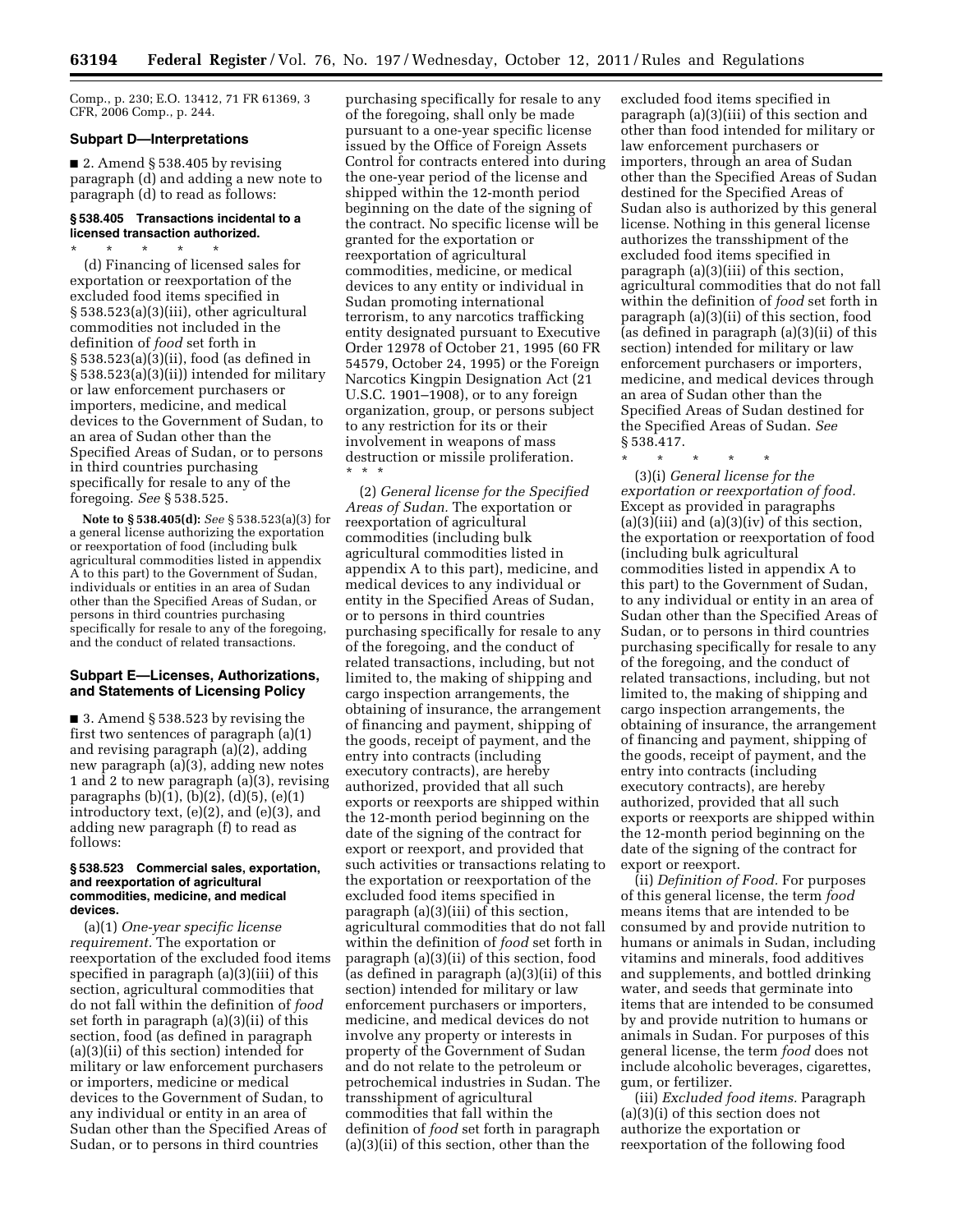items: castor beans, castor bean seeds, raw eggs, fertilized eggs (other than fish and shrimp roe), dried egg albumin, live animals, Rosary/Jequirity peas, nonfood-grade gelatin powder, and peptones and their derivatives.

(iv) *Excluded persons.* Paragraph (a)(3)(i) of this section does not authorize the exportation or reexportation of food to military or law enforcement purchasers or importers.

**Note 1 to § 538.523(a)(3):** Consistent with section 906(a)(1) of the Trade Sanctions Reform and Export Enhancement Act of 2000 (22 U.S.C. 7205), each year by the anniversary of its effective date on October 12, 2011, the Office of Foreign Assets Control will determine whether to revoke this general license. Unless revoked, the general license will remain in effect.

**Note 2 to § 538.523(a)(3):** *See* § 538.418 for additional requirements with respect to financial transactions in Sudan.

(b) *General license for arrangement of exportation or reexportation of covered products subject to the one year specific license requirement of paragraph (a)(1) of this section.* 

(1) With respect to sales pursuant to paragraph (a)(1) of this section, the making of shipping arrangements, cargo inspection, obtaining of insurance, and arrangement of financing (consistent with § 538.525) for the exportation or reexportation of the excluded food items specified in paragraph (a)(3)(iii) of this section, agricultural commodities that do not fall within the definition of *food*  set forth in paragraph (a)(3)(ii) of this section, food (as defined in paragraph (a)(3)(ii) of this section) intended for military or law enforcement purchasers or importers, medicine, or medical devices to the Government of Sudan, to any individual or entity in an area of Sudan other than the Specified Areas of Sudan, or to persons in third countries purchasing specifically for resale to any of the foregoing, are authorized.

(2) Entry into executory contracts (including executory pro forma invoices, agreements in principle, or executory offers capable of acceptance such as bids in response to public tenders) for the exportation or reexportation of the excluded food items specified in paragraph (a)(3)(iii) of this section, agricultural commodities that do not fall within the definition of *food*  set forth in paragraph (a)(3)(ii) of this section, food (as defined in paragraph (a)(3)(ii) of this section) intended for military or law enforcement purchasers or importers, medicine, or medical devices to the Government of Sudan, to any individual or entity in an area of Sudan other than the Specified Areas of Sudan, or to persons in third countries

purchasing specifically for resale to any of the foregoing, is authorized, provided that the performance of an executory contract is expressly made contingent upon the prior issuance of the one-year specific license described in paragraph (a)(1) of this section.

(d) \* \* \*

\* \* \* \* \*

(5) Nothing in this section authorizes any transaction or dealing with a person whose property and interests in property are blocked under, or who is designated or otherwise subject to any sanction under, the terrorism, proliferation of weapons of mass destruction, or narcotics trafficking programs administered by OFAC, 31 CFR parts 536, 544, 594, 595, 597, and 598, or with any foreign organization, group, or person subject to any restriction for its involvement in weapons of mass destruction or missile proliferation, or involving property blocked pursuant to this chapter or any other activity prohibited by this chapter not otherwise authorized in or pursuant to this part.

# (e) \* \* \*

\* \* \* \* \*

(1) *Agricultural commodities.* For the purposes of this part, agricultural commodities are:

(2) *Medicine.* For the purposes of this part, the term medicine has the same meaning given the term ''drug'' in section 201 of the Federal Food, Drug, and Cosmetic Act (21 U.S.C. 321) but does not include any item listed on the Commerce Control List in the Export Administration Regulations, 15 CFR part 774, supplement no. 1 (excluding items classified as EAR 99).

(3) *Medical device.* For the purposes of this part, the term medical device has the meaning given the term ''device'' in section 201 of the Federal Food, Drug, and Cosmetic Act (21 U.S.C. 321) but does not include any item listed on the Commerce Control List in the Export Administration Regulations, 15 CFR part 774, supplement no. 1 (excluding items classified as EAR 99).

(f) *Excluded items.* For the purposes of this part, agricultural commodities do not include furniture made from wood; clothing manufactured from plant or animal materials; agricultural equipment (whether hand tools or motorized equipment); pesticides, insecticides, or herbicides; or cosmetics (unless derived entirely from plant materials).

■ 4. Amend § 538.525 by revising the section heading and the introductory text of paragraph (a) to read as follows:

### **§ 538.525 Payment for and financing of commercial sales of certain agricultural commodities, medicine, and medical devices.**

(a) *General license for payment terms.*  The following payment terms for sales, pursuant to § 538.523(a)(1), of the excluded food items specified in § 538.523(a)(3)(iii), agricultural commodities that do not fall within the definition of *food* set forth in § 538.523(a)(3)(ii), food (as defined in § 538.523(a)(3)(ii)) intended for military or law enforcement purchasers or importers, medicine, or medical devices to the Government of Sudan, to any individual or entity in an area of Sudan other than the Specified Areas, or to persons in third countries purchasing specifically for resale to any of the foregoing are authorized:

\* \* \* \* \*

■ 5. Amend § 538.526 by revising the section heading and paragraph (a) to read as follows:

#### **§ 538.526 Brokering commercial sales of agricultural commodities, medicine, and medical devices.**

(a) *General license for brokering sales by U.S. persons.* United States persons are authorized to provide brokerage services on behalf of U.S. persons for the sales and exportations or reexportations by United States persons that are described in paragraphs (a)(1), (a)(2), and (a)(3) of § 538.523, provided that the sale and exportation or reexportation is authorized, as applicable, by a one-year specific license issued pursuant to paragraph (a)(1) of § 538.523 or by one of the general licenses set forth in paragraphs  $(a)(2)$  and  $(3)$  of  $\S$  538.523.

\* \* \* \* \*

■ 6. Amend Appendix A to part 538 by revising Note 1 to read as follows:

## **Appendix A to Part 538—Bulk Agricultural Commodities**

**Notes:** 1. Appendix A sets forth bulk agricultural commodities eligible for sale pursuant to the licensing procedures and general licenses in § 538.523.

\* \* \* \* \*

## **PART 560—IRANIAN TRANSACTIONS REGULATIONS**

■ 7. The authority citation for part 560 continues to read as follows:

**Authority:** 3 U.S.C. 301; 18 U.S.C. 2339B, 2332d; 22 U.S.C. 2349aa–9; 22 U.S.C. 7201– 7211; 31 U.S.C. 321(b); 50 U.S.C. 1601–1651, 1701–1706; Pub. L. 101–410, 104 Stat. 890 (28 U.S.C. 2461 note); Pub. L. 110–96, 121 Stat. 1011 (50 U.S.C. 1705 note); Pub. L. 111– 195, 124 Stat. 1312 (22 U.S.C. 8501–8551); E.O. 12613, 52 FR 41940, 3 CFR, 1987 Comp.,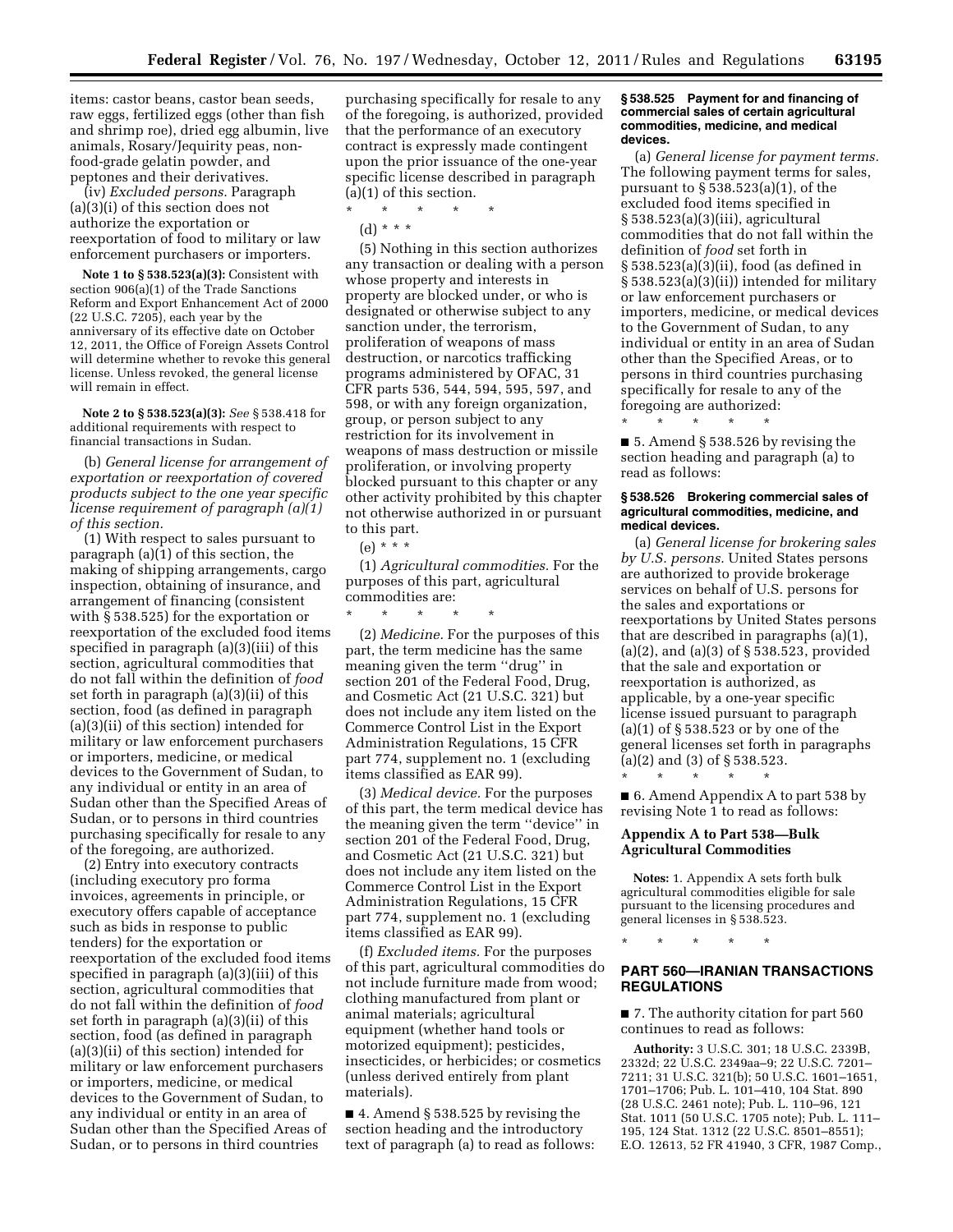p. 256; E.O. 12957, 60 FR 14615, 3 CFR, 1995 Comp., p. 332; E.O. 12959, 60 FR 24757, 3 CFR, 1995 Comp., p. 356; E.O. 13059, 62 FR 44531, 3 CFR, 1997 Comp., p. 217.

■ 8. Amend § 560.405 by revising paragraph (d) and adding a new note to paragraph (d) to read as follows:

## **§ 560.405 Transactions incidental to a licensed transaction authorized.**

\* \* \* \* \* (d) Financing of licensed sales for exportation or reexportation of the excluded food items specified in § 560.530(a)(2)(iii), other agricultural commodities not included in the definition of *food* set forth in § 560.530(a)(2)(ii), food (as defined in § 560.530(a)(2)(ii)) intended for military or law enforcement purchasers or importers, medicine, or medical devices to Iran, to the Government of Iran, or to persons in third countries purchasing specifically for resale to any of the foregoing (see § 560.532); and

**Note to § 560.405(d):** *See* § 560.530(a)(2) for a general license authorizing the exportation or reexportation of food (including bulk agricultural commodities listed in appendix B to this part) to the Government of Iran, individuals or entities in Iran, or persons in third countries purchasing specifically for resale to any of the foregoing, and the conduct of related transactions.

\* \* \* \* \*

 $\blacksquare$  9. Amend § 560.530 by revising paragraph (a), adding a note to new paragraph (a)(2), and revising paragraph (b), the introductory text to paragraph (c), paragraph (d)(5), and paragraphs  $(e)(1)$  introductory text,  $(e)(2)$ , and  $(e)(3)$ , and adding new paragraph (f) to read as follows:

#### **§ 560.530 Commercial sales, exportation, and reexportation of agricultural commodities, medicine, and medical devices.**

(a)(1) *One-year specific license requirement.* The exportation or reexportation of the excluded food items specified in paragraph (a)(2)(iii) of this section, agricultural commodities that do not fall within the definition of *food*  set forth in paragraph (a)(2)(ii) of this section, food (as defined in paragraph (a)(2)(ii) of this section) intended for military or law enforcement purchasers or importers, medicine, or medical devices to the Government of Iran, to any individual or entity in Iran, or to persons in third countries purchasing specifically for resale to any of the foregoing, shall only be made pursuant to a one-year specific license issued by the Office of Foreign Assets Control for contracts entered into during the oneyear period of the license and shipped within the 12-month period beginning

on the date of the signing of the contract. No specific license will be granted for the exportation or reexportation of agricultural commodities, medicine, or medical devices to any entity or individual in Iran promoting international terrorism, to any narcotics trafficking entity designated pursuant to Executive Order 12978 of October 21, 1995 (60 FR 54579, October 24, 1995) or the Foreign Narcotics Kingpin Designation Act (21 U.S.C. 1901–1908), or to any foreign organization, group, or persons subject to any restriction for its or their involvement in weapons of mass destruction or missile proliferation. Executory contracts entered into pursuant to paragraph (b)(2) of this section prior to the issuance of the oneyear specific license described in this paragraph shall be deemed to have been signed on the date of issuance of that one-year specific license (and, therefore, the exporter is authorized to make shipments under that contract within the 12-month period beginning on the date of issuance of the one-year specific license).

(2)(i) *General license for the exportation or reexportation of food.*  Except as provided in paragraphs  $(a)(2)(iii)$  and  $(a)(2)(iv)$  of this section, the exportation or reexportation of food (including bulk agricultural commodities listed in appendix B to this part) to the Government of Iran, to any individual or entity in Iran, or to persons in third countries purchasing specifically for resale to any of the foregoing, and the conduct of related transactions, including, but not limited to, the making of shipping and cargo inspection arrangements, the obtaining of insurance, the arrangement of financing and payment, shipping of the goods, receipt of payment, and the entry into contracts (including executory contracts), are hereby authorized, provided that all such exports or reexports are shipped within the 12 month period beginning on the date of the signing of the contract for export or reexport.

(ii) *Definition of Food.* For purposes of this general license, the term *food*  means items that are intended to be consumed by and provide nutrition to humans or animals in Iran, including vitamins and minerals, food additives and supplements, and bottled drinking water, and seeds that germinate into items that are intended to be consumed by and provide nutrition to humans or animals in Iran. For purposes of this general license, the term *food* does not include alcoholic beverages, cigarettes, gum, or fertilizer.

(iii) *Excluded food items.* Paragraph (a)(2)(i) of this section does not authorize the exportation or reexportation of the following food items: castor beans, castor bean seeds, raw eggs, fertilized eggs (other than fish and shrimp roe), dried egg albumin, live animals, Rosary/Jequirity peas, nonfood-grade gelatin powder, and peptones and their derivatives.

(iv) *Excluded persons.* Paragraph (a)(2)(i) of this section does not authorize the exportation or reexportation of food to military or law enforcement purchasers or importers.

**Note to § 560.530(a)(2):** Consistent with section 906(a)(1) of the Trade Sanctions Reform and Export Enhancement Act of 2000 (22 U.S.C. 7205), each year by the anniversary of its effective date on October 12, 2011, the Office of Foreign Assets Control will determine whether to revoke this general license. Unless revoked, the general license will remain in effect.

(b) *General licensefor arrangement of exportation or reexportation of covered products subject to the one-year specific license requirement of paragraph (a)(1) of this section.* 

(1) With respect to sales pursuant to paragraph (a)(1) of this section, the making of shipping arrangements, cargo inspections, obtaining of insurance, and arrangement of financing (consistent with § 560.532) for the exportation or reexportation of the excluded food items specified in paragraph (a)(2)(iii) of this section, agricultural commodities that do not fall within the definition of *food*  set forth in paragraph (a)(2)(ii) of this section, food (as defined in paragraph (a)(2)(ii) of this section) intended for military or law enforcement purchasers or importers, medicine, or medical devices to the Government of Iran, to any individual or entity in Iran, or to persons in third countries purchasing specifically for resale to any of the foregoing, are authorized.

(2) Entry into executory contracts (including executory pro forma invoices, agreements in principle, or executory offers capable of acceptance such as bids in response to public tenders) for the exportation or reexportation of the excluded food items specified in paragraph (a)(2)(iii) of this section, agricultural commodities that do not fall within the definition of *food*  set forth in paragraph (a)(2)(ii) of this section, food (as defined in paragraph (a)(2)(ii) of this section) intended for military or law enforcement purchasers or importers, medicine, or medical devices to the Government of Iran, to any individual or entity in Iran, or to persons in third countries purchasing specifically for resale to any of the foregoing, is authorized, provided that